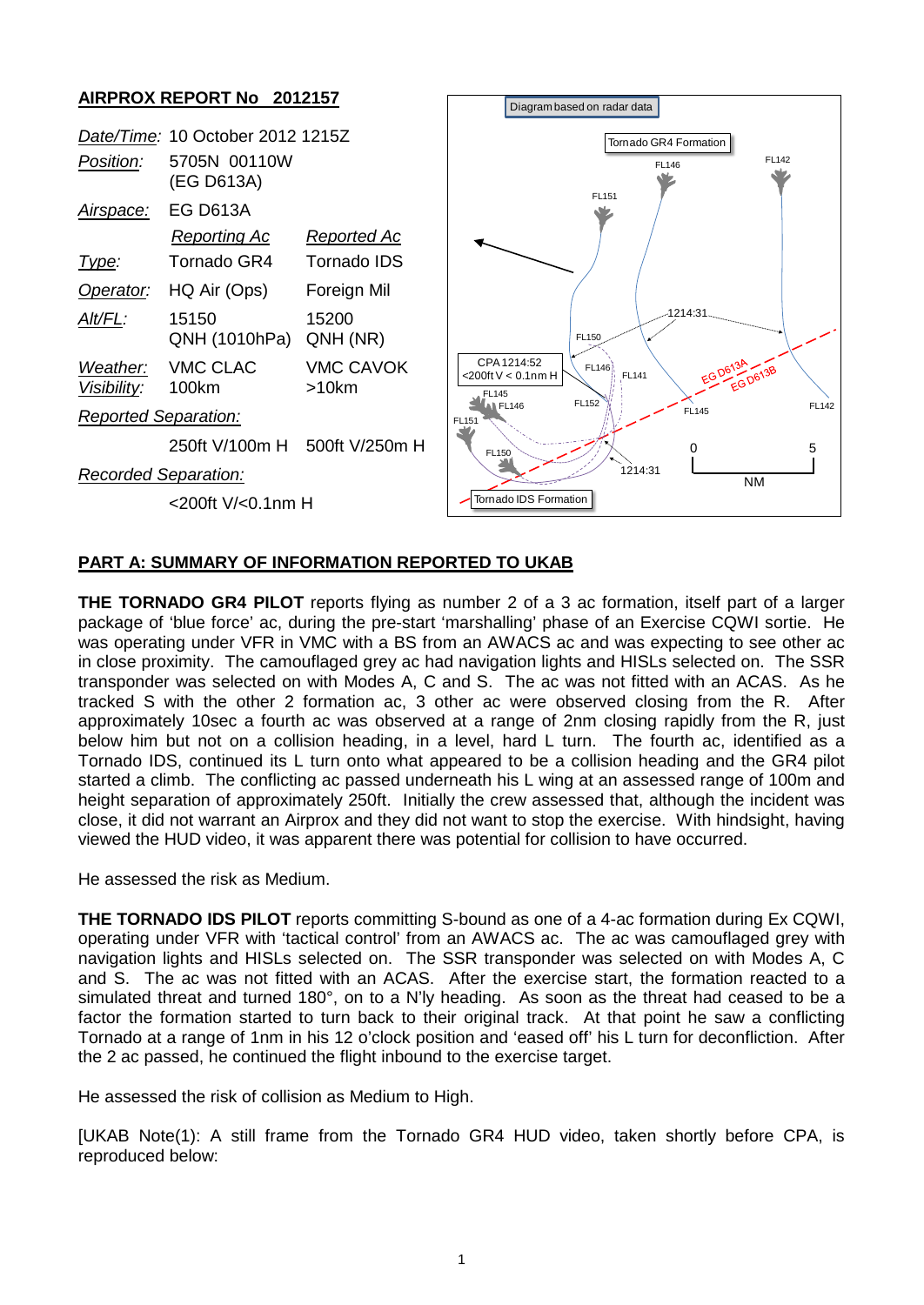

**BM SAFETY POLICY & ASSURANCE** reports that this Airprox occurred within EG D613A on 10 Oct 12 between a Tornado GR4 and a Tornado IDS; both ac were operating under VFR in VMC in receipt of a BS from a Sentry Weapons Controller (WC) whilst participating in Ex CQWI. All heights/altitudes quoted are based upon SSR Mode C from the radar replay unless otherwise stated.

The WC reported that due to the anticipated complexity of the sortie and the expectation of comms jamming, a BS was applied to all exercise ac. The WC was providing a BS to approx 20 ac comprising the OCA package, all operating within a close proximity (Figure 1 refers).



Figure 1: Screenshot from NATS Radar Replay – the subject ac are at centre in red.

At the time of the Airprox, 5 ac, including the reporting and reported ac, were manoeuvring within a block of airspace approximately 1nm W-E by 2nm N-S, from FL140 to FL152 (Figure 2 refers – subject ac have SSR Mode 3A of 1542 and 1522).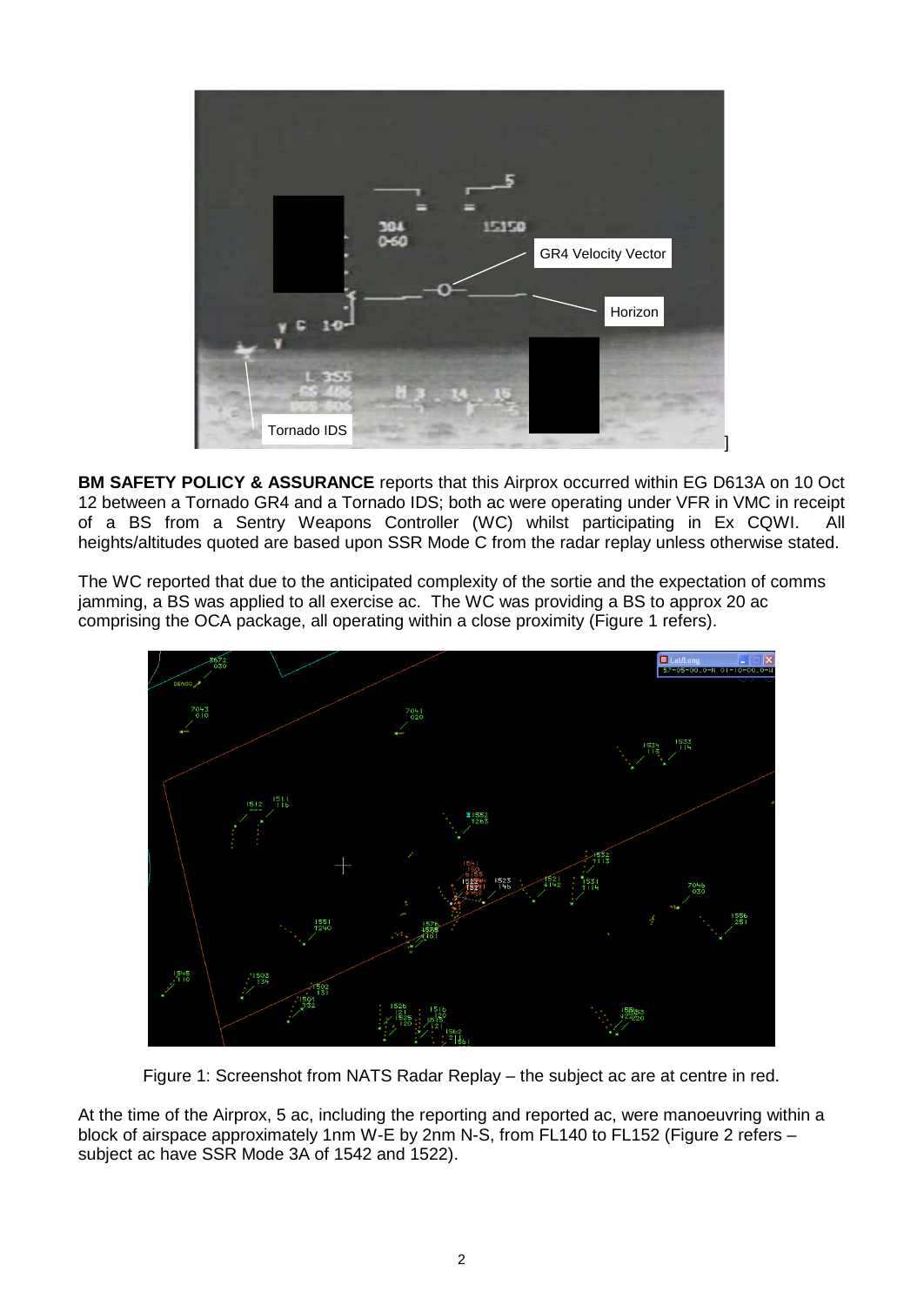

Figure 2: Screenshot from NATS Radar Replay of CPA.

Given his requirement to provide tactical information to the OCA package, the WC was operating on a relatively large range scale, thus his ability to differentiate individual ac within the package was reduced. Consequently, the WC had no opportunity to provide a warning to either crew of their proximity to other ac within the OCA package. It is also reasonable to argue that the crews involved were aware of these limitations and that "see and avoid" was the primary means of deconfliction.

**HQ AIR (OPS)** comments that the potential for Airprox is always heightened during large exercise activities but deconfliction plans and safe altitudes for the individual elements are considered during the exercise planning process. On this occasion the Tornado IDS formation reacted to a simulated threat and their turn back took them into confliction with the Tornado GR4 formation. Both formations were flying iaw the exercise plan and exercised the 'see and avoid' principle, iaw their operating conditions. The RAF Lossiemouth investigation has identified planning issues and reiterated the need for a Tornado ACAS.

## **PART B: SUMMARY OF THE BOARD'S DISCUSSIONS**

Information available included reports from the pilots of both ac, radar photographs/video recordings, reports from the weapons controller involved and reports from the appropriate ATC and other operating authorities.

The military training Member commented that this kind of event was normally not reported as an Airprox but dealt with at the Exercise debrief level. The debrief and subsequent Lossiemouth Occurrence Review Group Investigation had identified the root cause as inadequate mission planning and the Board accepted this conclusion. A number of other issues were identified in the unit investigation, including the desirability of co-locating all strike package aircrew at the same base during an exercise; the use of VTC for full monitoring of the brief and debrief if aircrew cannot be colocated; fitting of ACAS to participating ac and improvements to computer planning tools to allow visual identification of confliction issues.

Board Members established that the conflicting formation members were operating iaw the regulations and mission plan and agreed unanimously that the Airprox was due to a confliction between the participants whilst they were operating under VFR with a BS and hence were responsible for collision avoidance. Both formation members 'saw and avoided'; it was the GR4